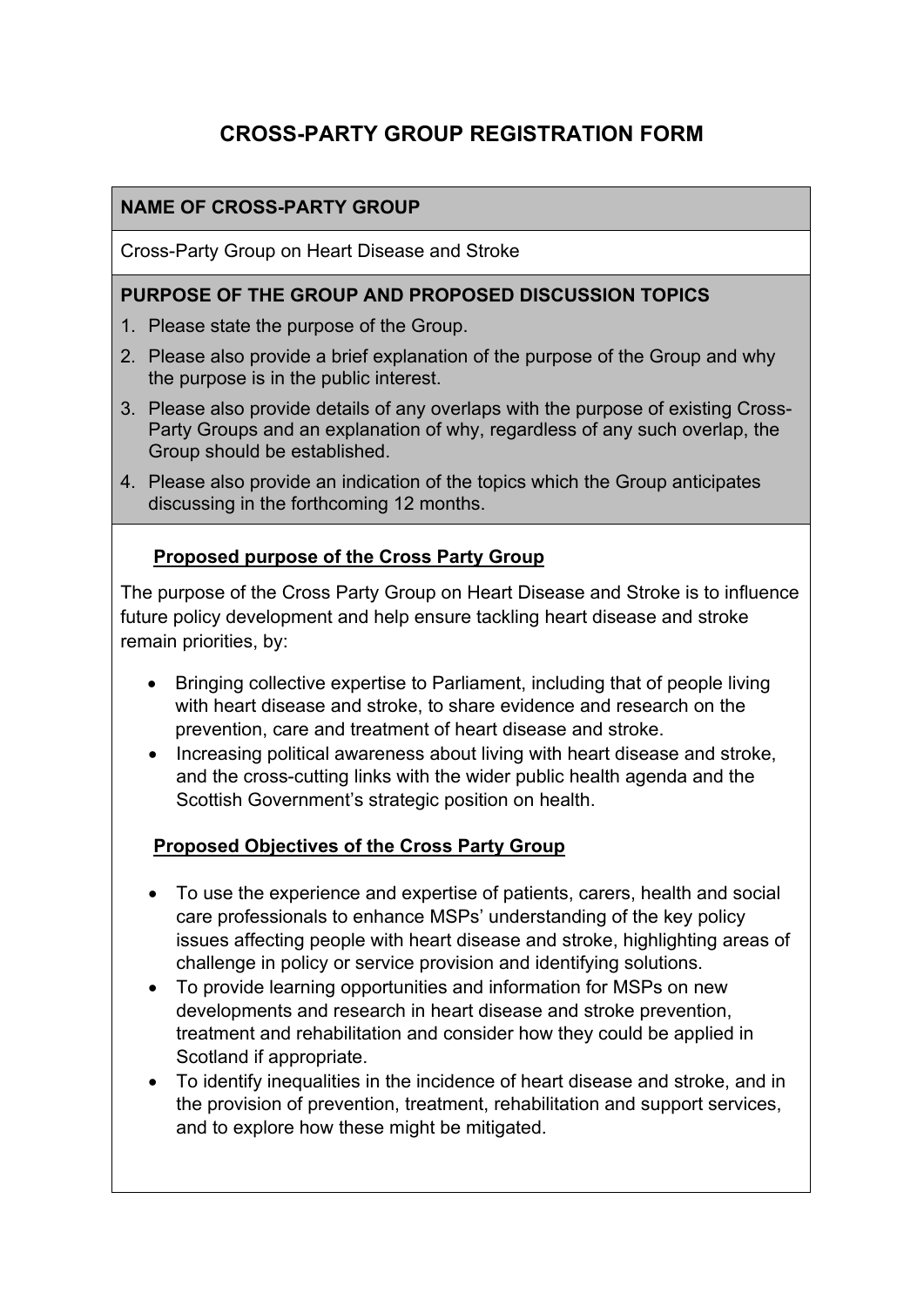#### **Background**

Despite a huge decline in mortality rates, heart disease and stroke are still some of Scotland's biggest killers, and are significant causes of disability. An increasing number of people are living with the life changing effects of long-term conditions, who in previous generations may not have survived. About 14,000 people each year in Scotland have a stroke, at an average age of 42 years. Some 4.3% of Scotland's population are living with coronary heart disease.

With an ageing population, and the prevalence of high risk factors such as hypertension, obesity and smoking, the impact of heart disease and stroke will continue. Tackling both must remain a priority, and the Cross Party Group provides an opportunity to increase political awareness and provide significant expertise at a time when there are significant strategic changes taking place in Scotland's health sector.

There are a range of cross cutting issues relevant to other Cross Party Groups – for example Disability, Older People, Scotland's Health 2021 – and the group intends to explore opportunities to hold joint meetings with them to explore these issues in more detail.

#### **Topics**

The following topics are proposed for future meetings:

- The current strategic picture: exploring the wider context of change in Health being driven by a number of Scottish Government strategies and their impact on future management of heart disease and stroke.
- Atrial Fibrillation a key cause of both heart disease and stroke. At a national level there are inequities in both screening/diagnosis and in treatment, whilst key projects have brought about improvements at a local level.
- Rehabilitation and physical maintenance following stroke and living with heart disease.
- Paediatric stroke and heart disease.
- Inequalities in prevalence and in services (possible joint meeting with Health Inequalities CPG)

#### **MSP MEMBERS OF THE GROUP**

Please provide names and party designation of all MSP members of the Group.

Maree Todd MSP (SNP) Emma Harper MSP (SNP) Colin Smyth MSP (Lab) Bob Doris MSP (SNP)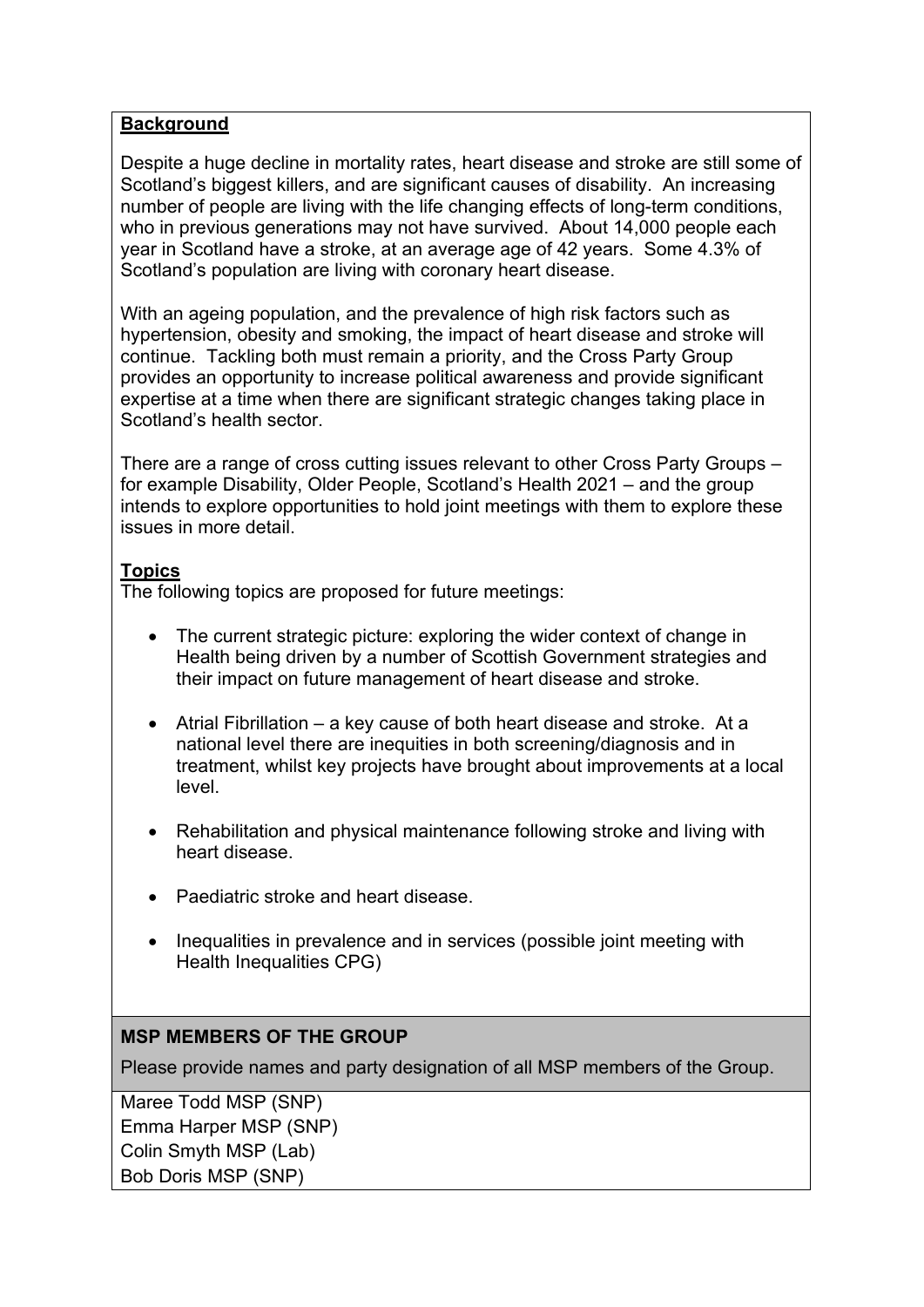Alexander Stewart MSP (Con) Mark Griffin MSP (Lab) Rachael Hamilton MSP (Con) Alison Johnstone MSP (Greens) Jeremy Balfour MSP (Con)

### **NON-MSP MEMBERS OF THE GROUP**

For organisational members please provide only the name of the organisation, it is not necessary to provide the name(s) of individuals who may represent the organisation at meetings of the Group.

Individuals Organisations Chest Heart & Stroke Scotland (CHSS) British Heart Foundation Scotland Stroke Association Angus Cardiac Group ASH Scotland Astra Zeneca Boehringer Ingleheim British Medical Association (BMA) British Psychology Society Boehringer Ingelheim Ltd Bravehearts ACHD patient group Cardiac Rehabilitation Interest Group Scotland (CRIGS) Cardiac Risk in the Young (CRY) Cardiovascular Interest Group (ABPI Scotland) Caring Together Chartered Society of Physiotherapists Community Pharmacy Scotland Division of Clinical Psychology Scotland Familial Arrhythmia Network Scotland (FANS) Glasgow Caledonian University Grampian Cardiac Rehabilitation Association (GCRA) Healthy Valleys Heartsmart Lochaber Inverclyde Globetrotters Inverclyde Stroke Matters Group Irvine Classics Stroke Group Jordanhill Cardiac Group Kirkcaldy Heart Support Group Living Streets Long Term Conditions Alliance Scotland (LTCAS) Lothian Psychology Marie Curie Cancer Care **Medtronic** Merck Sharp & Dohme Limited Morhamburn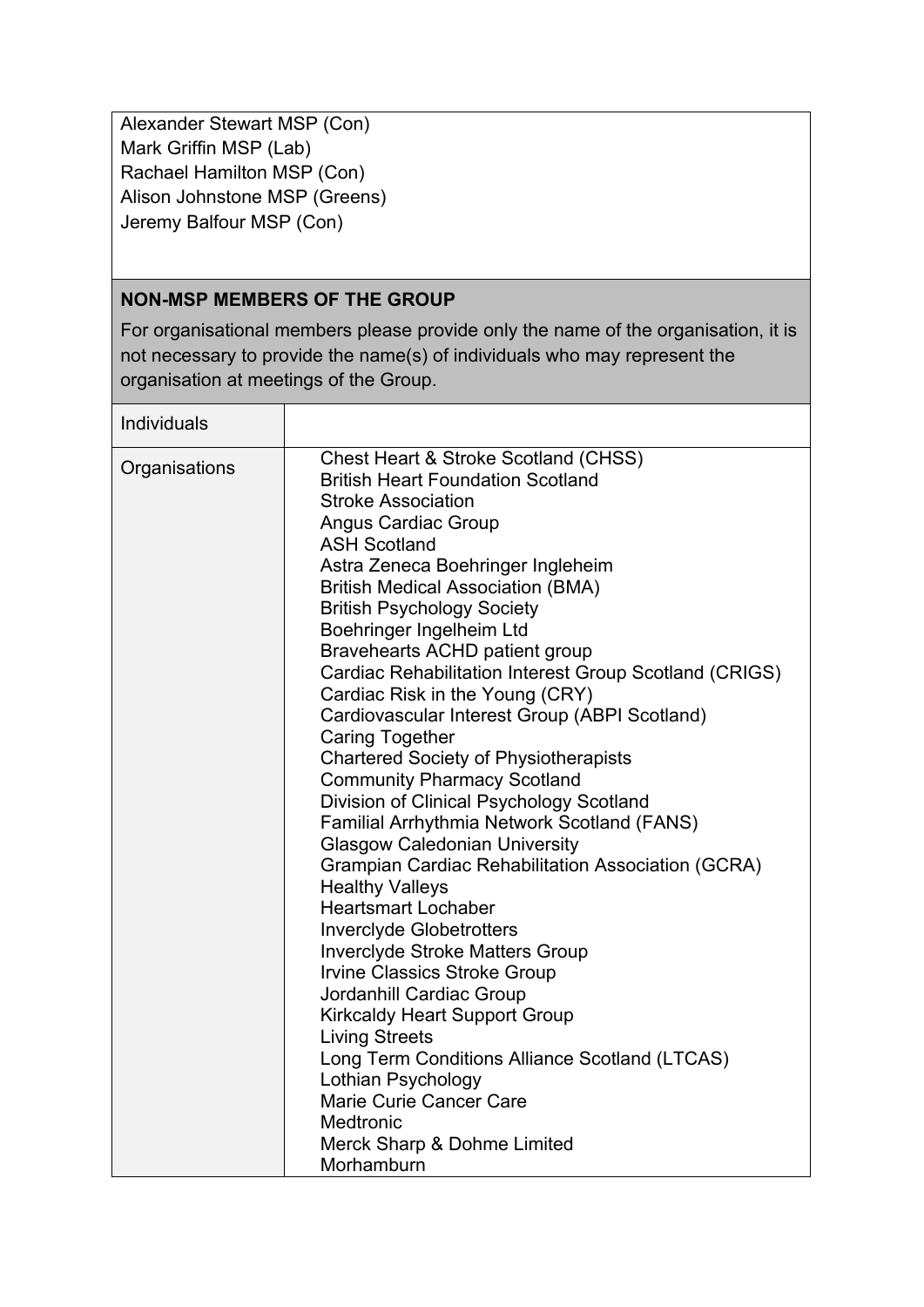| <b>Nairn Cardiactives</b>                             |
|-------------------------------------------------------|
| National Advisory Committee for Heart Disease (NACHD) |
| National Advisory Committee for Stroke (NACS)         |
| Pfizer                                                |
| <b>Roche Diagnostics</b>                              |
| Royal College of General Practitioners                |
| Royal College of Speech and Language Therapists       |
| <b>Royal Pharmaceutical Society</b>                   |
| Sanofi Aventis                                        |
| Save a Life for Scotland campaign                     |
| <b>Scottish Cardiac Society</b>                       |
| <b>Scottish HART</b>                                  |
| Scottish Heart and Disease prevention (SHARP)         |
| Scottish Heart Failure Nurse Forum (SHFNF)            |
| Scottish Stroke Allied Health Professionals Forum     |
| (SSAHPF)                                              |
| Scottish Stroke Nurse Forum (SSNF)                    |
| Scottish Vision and Stroke Network (SVSN)             |
| The Heart Manual                                      |
| The Sommerville Foundation                            |
| <b>Wellbeing Alliance</b>                             |

# **GROUP OFFICE BEARERS**

Please provide names for all office bearers. The minimum requirement is that two of the office bearers are MSPs and one of these is Convener – beyond this it is a matter for the Group to decide upon the office bearers it wishes to have. It is permissible to have more than one individual elected to each office, for example, co-conveners or multiple deputy conveners.

| Convener               | Maree Todd MSP                                                                        |
|------------------------|---------------------------------------------------------------------------------------|
| <b>Deputy Convener</b> | Colin Smyth MSP                                                                       |
| Secretary              | Chest Heart & Stroke Scotland; British Heart Foundation;<br><b>Stroke Association</b> |
| Treasurer              |                                                                                       |

### **FINANCIAL BENEFITS OR OTHER BENEFITS**

Please provide details of any financial or material benefit(s) the Group anticipates receiving from a single source in a calendar year which has a value, either singly or cumulatively, of more than £500. This includes donations, gifts, hospitality or visits and material assistance such as secretariat support.

Costs for catering and secretariat support will be met by Chest Heart & Stroke Scotland, British Heart Foundation and the Stroke Association, with an estimated catering cost of £100 per meeting.